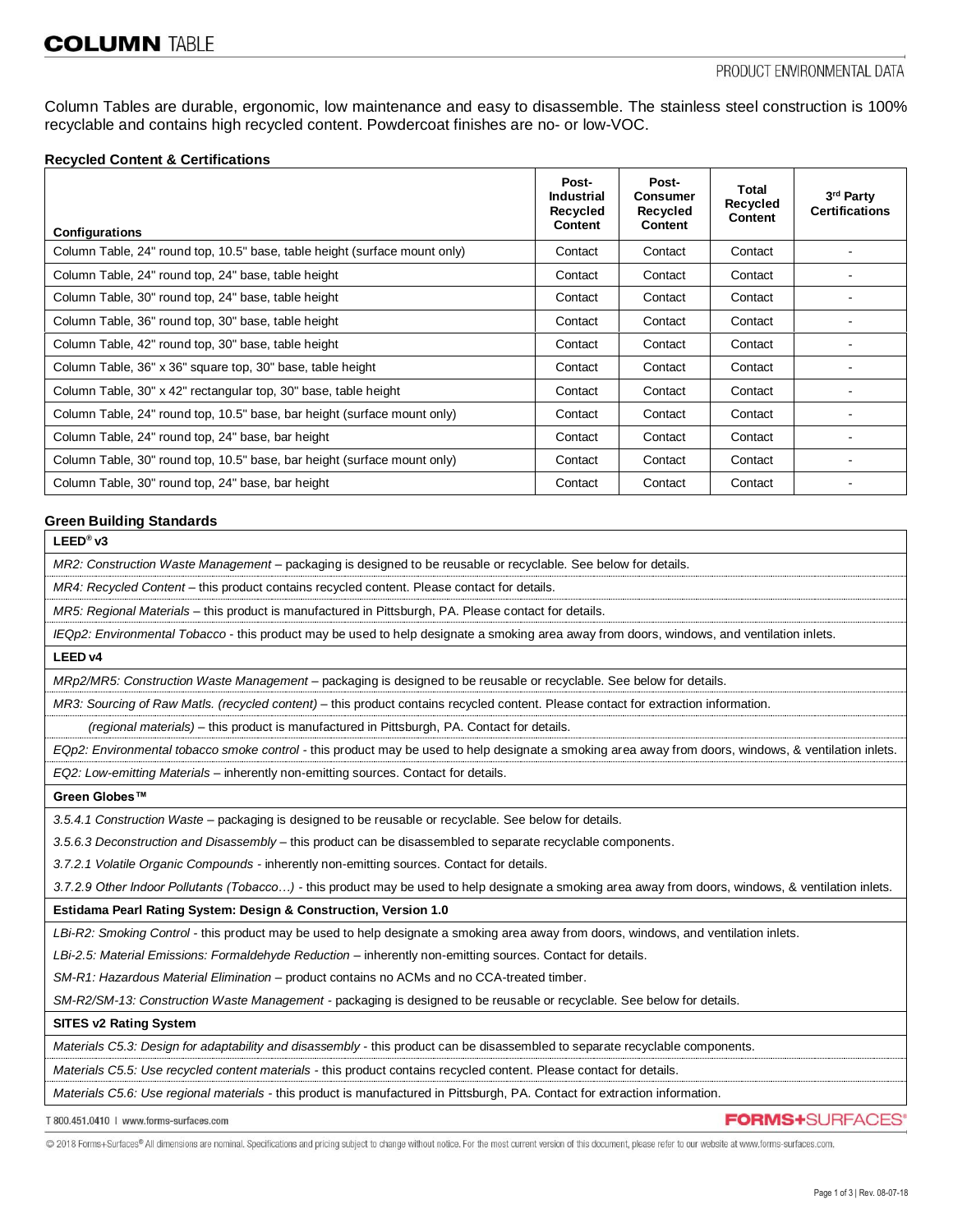# **Green Building Standards continued**

# **SITES v2 Rating System**

*HHWB C6.10: Minimize exposure to environmental tobacco smoke (ETS)* - this product may be used to help designate a smoking area away from doors, windows, and ventilation inlets.

*Construction C7.5: Divert construction and demolition materials from disposal -* packaging is designed to be reusable or recyclable. See below for details.

### **Product Materials**

| <b>Material</b>                                                                                                                                                                                                                                       | <b>Description</b>                                                                       | Mainte-<br>nance<br>$(0-5)*$ | <b>Inherent</b><br>Value<br>$(0-5)$ ** | Ō<br>۰<br>m | ပ | ၕ<br>Ren<br>œ | ۹è | Scratch<br>Resistant |
|-------------------------------------------------------------------------------------------------------------------------------------------------------------------------------------------------------------------------------------------------------|------------------------------------------------------------------------------------------|------------------------------|----------------------------------------|-------------|---|---------------|----|----------------------|
| <b>Stainless Steel</b>                                                                                                                                                                                                                                | Steel that is alloyed with chromium and other metals to improve<br>corrosion-resistance. | 2                            |                                        |             | x |               | x  |                      |
| *Maintenance ratings are assigned as follows: 0 – High level of maintenance required to keep up product performance and aesthetics; 5 – Absolutely no<br>maintenance required to keep up product's visual appearance and performance characteristics; |                                                                                          |                              |                                        |             |   |               |    |                      |
| **Inherent value ratings are assigned based on the material's scrap value: 0 – No scrap value, or negative scrap value, and/or no scrap market; 5 – High<br>scrap value, accompanied by robust scrap market                                           |                                                                                          |                              |                                        |             |   |               |    |                      |

#### **Processes**

| <b>Process</b>  | <b>Description</b>                                                                                                                                                                                                                                                                                                                             |
|-----------------|------------------------------------------------------------------------------------------------------------------------------------------------------------------------------------------------------------------------------------------------------------------------------------------------------------------------------------------------|
| Calendaring     | Metalworking process in which sheet metal is rolled out at room temperature, changing the molecular structure<br>to make it harder and more resistant to scratching.                                                                                                                                                                           |
| Cutting         | A variety of methods may be used to cut through various materials.                                                                                                                                                                                                                                                                             |
| Extruding       | Process in which heated metal is pushed through a cross-sectional die to create a linear part with a specific<br>shape.                                                                                                                                                                                                                        |
| Forming         | A mechanical process used to alter the shape of metal.                                                                                                                                                                                                                                                                                         |
| Metal Finishing | Applied using grinding/sanding or polishing wheels. Finishing produces a grained/brushed or mirror-like finish on<br>the surface, and depending on the material will increase corrosion resistance.                                                                                                                                            |
| Metal Spinning  | A metal working process in which a tube or sheet of metal is rotated on a single axis to form an axially<br>symmetric part.                                                                                                                                                                                                                    |
| Powdercoating   | A solvent-free finishing method in which electrically charged particles of pigmented resins are sprayed onto a<br>product. Electrical grounding of the coated object causes the charged powder to adhere to the surface. When<br>baked in a curing oven the deposited powder melts and fuses together to form a durable, cross-linked coating. |
| Sand Blasting   | The process of smoothing, shaping and cleaning a hard surface by forcing solid particles across that surface at<br>high speeds to provide an even finish.                                                                                                                                                                                      |
| Steel Making    | Steel and stainless steel are made in one of two types of furnace: a Basic Oxygen Furnace (BOF) or an Electric<br>Arc Furnace (EAF). A BOF is used to make steel from iron ore or from scrap steel; an EAF is used primarily to<br>reprocess scrap steel.                                                                                      |
| Welding         | A process that joins two similar metals by causing coalescence. Usually accomplished by melting the work<br>pieces and adding a filler material to form a pool of molten metal that cools to become a strong joint.                                                                                                                            |

# **Packaging Materials**

| <b>Material</b> | Type       | <b>Description</b>                                                                                           | <b>Disposal</b> |
|-----------------|------------|--------------------------------------------------------------------------------------------------------------|-----------------|
| Cardboard       | <b>Box</b> | Small or light products are packaged in cardboard boxes. Reused for shipping.                                | Reuse/Recycle   |
| Foam            | Sheets     | Micro foam sheets are used to protect the finish on products.                                                | Reuse           |
| <b>Plastic</b>  | Band       | Banding is used to keep products secured to a pallet during transport.                                       | Recycle         |
| Wood            | Crate      | Wood crates are made to fit onsite. Wood scraps are recycled into mulch. Crates are reused when<br>possible. | Reuse/Recycle   |
| Wood            | Pallet     | Used in shipping. Reused onsite until no longer serviceable, then recycled.                                  | Reuse/Recycle   |

**FORMS+SURFACES®** 

@ 2018 Forms+Surfaces® All dimensions are nominal. Specifications and pricing subject to change without notice. For the most current version of this document, please refer to our website at www.forms-surfaces.com.